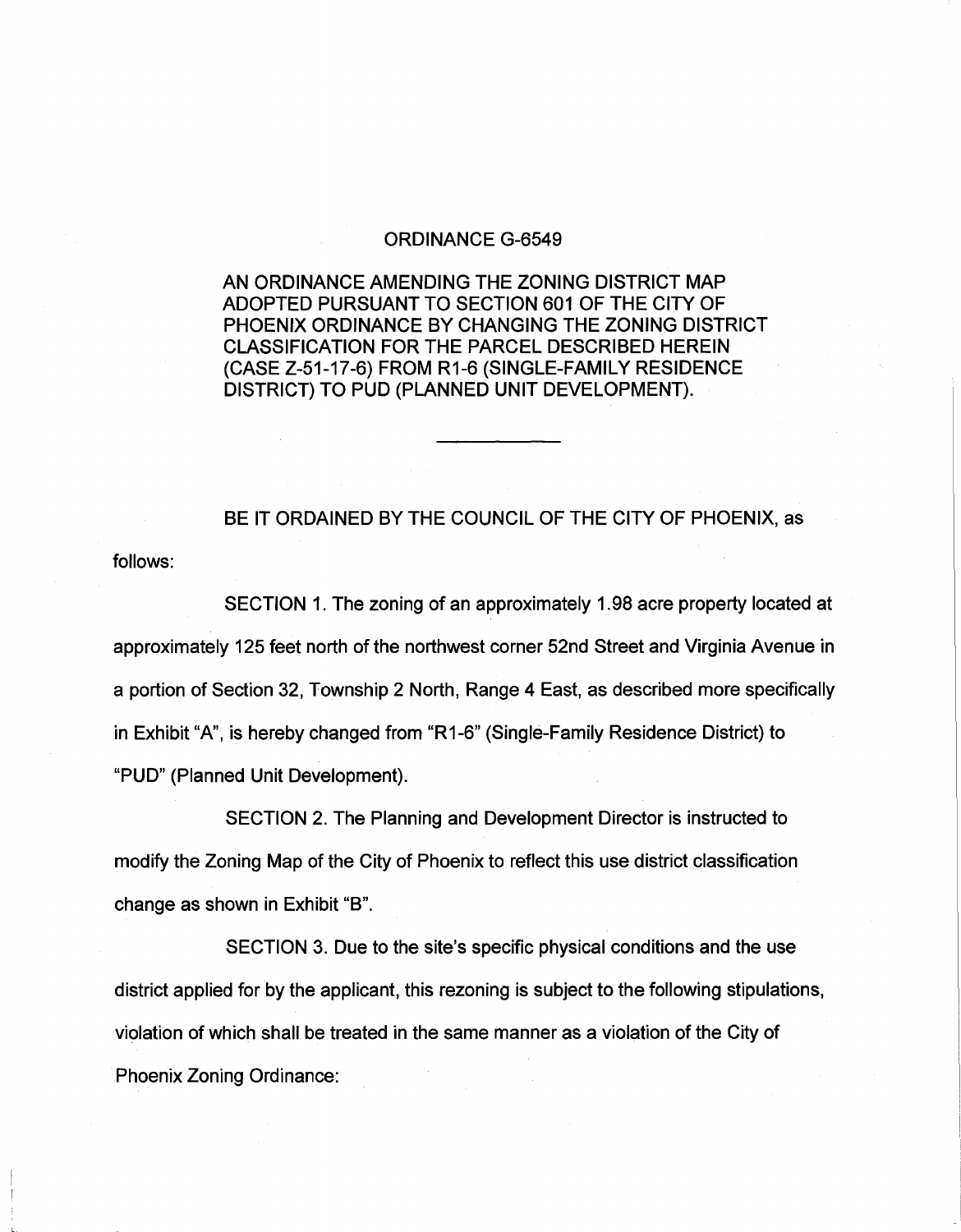- 1. An updated Development Narrative for the 52nd Street Condominiums PUD reflecting the changes approved through this request shall be submitted to the Planning and Development Department within 30 days of City Council approval of this request. The updated Development Narrative shall be consistent with the Development Narrative date stamped October 22, 2018, as modified by the following stipulations.
	- a. Update all references to the property owner to reflect current ownership.
	- b. Update all references to west building setback to minimum 25 feet.
	- c. Revise the PUD narrative to remove the unit at the northeast corner of the site and adjust proposed maximum density, northern building setback and other relevant PUD provisions accordingly.
	- d. Revise the PUD narrative to restrict refuse container locations to a 150 foot minimum setback from the west property line and 50 feet minimum setback from the east property line.
- 2. Right-of-way totaling 40 feet shall be dedicated for the west half of 52nd Street, as approved by the Planning and Development Department.
- 3. In the event archaeological materials are encountered during construction, the developer shall immediately cease all ground-disturbing activities within a 33 foot radius of the discovery, notify the City Archaeologist, and allow time for the Archaeology Office to properly assess the materials.
- 4. The property owner shall record documents that disclose the existence, and operational characteristics of Sky Harbor International Airport to future owners or tenants of the property. The form and content of such documents shall be according to the templates and instructions provided which have been reviewed and approved by the City Attorney.
- 5. Prior to preliminary site plan approval, the landowner shall execute a Proposition 207 waiver of claims in a form approved by the City Attorney's Office. The waiver shall be recorded with the Maricopa County Recorder's Office and delivered to the City to be included in the rezoning application file for record.

SECTION 4. If any section, subsection, sentence, clause, phrase or

portion of this ordinance is for any reason held to be invalid or unconstitutional by the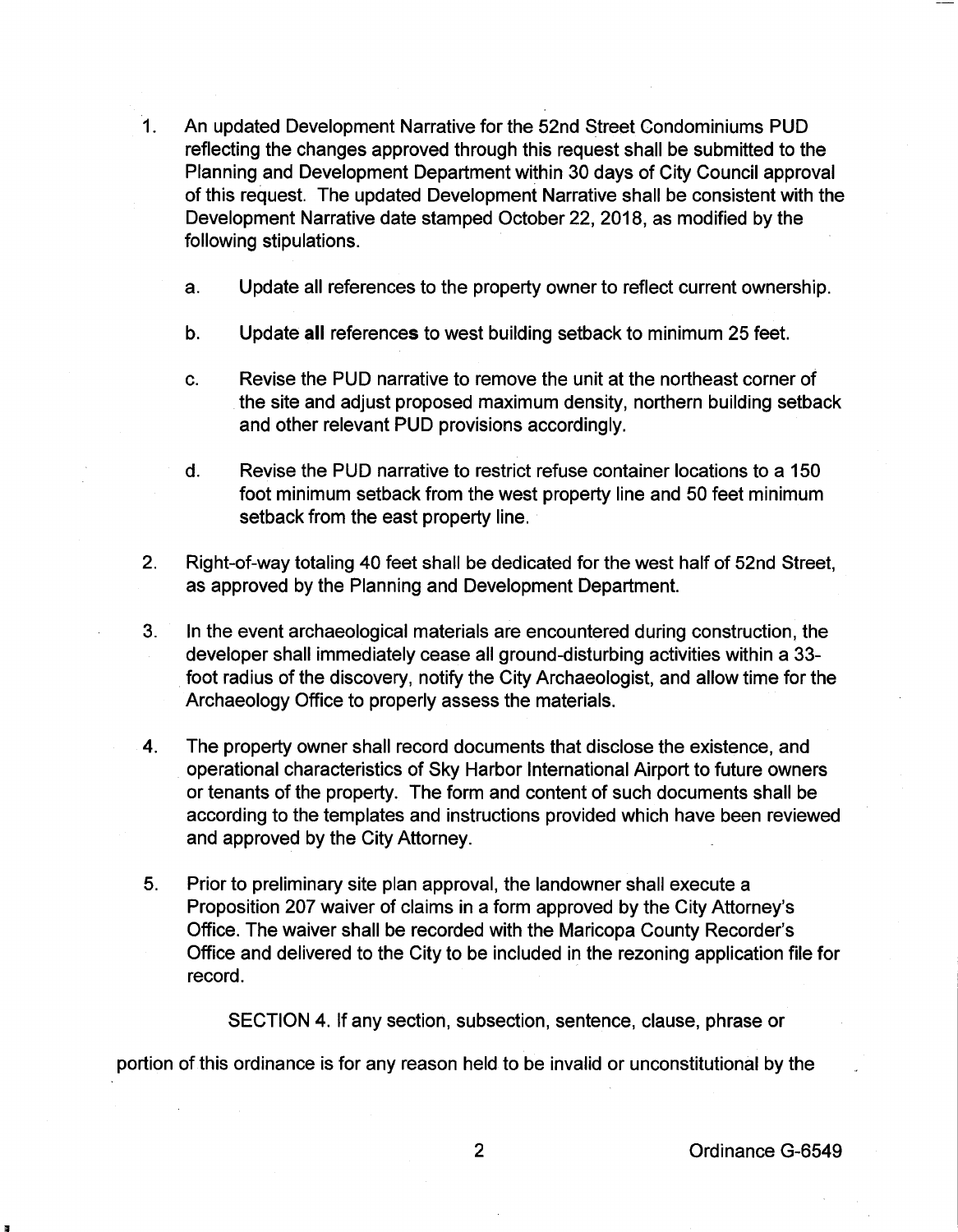decision of any court of competent jurisdiction, such decision shall not affect the validity of the remaining portions hereof.

PASSED by the Council of the City of Phoenix this 9th day of January,

2019.

Thelda Wel

ATTEST: **City Clerk** 

APPROVED AS TO FORM:

~;e=-:> 4:? Acting City Attorney pm l

REWIEWED BY: City Manager

PL:tml:LF18-3686:01/09/19:2086696v1

Exhibits: A- Legal Description (1 Page) B- Ordinance Location Map (1 Page)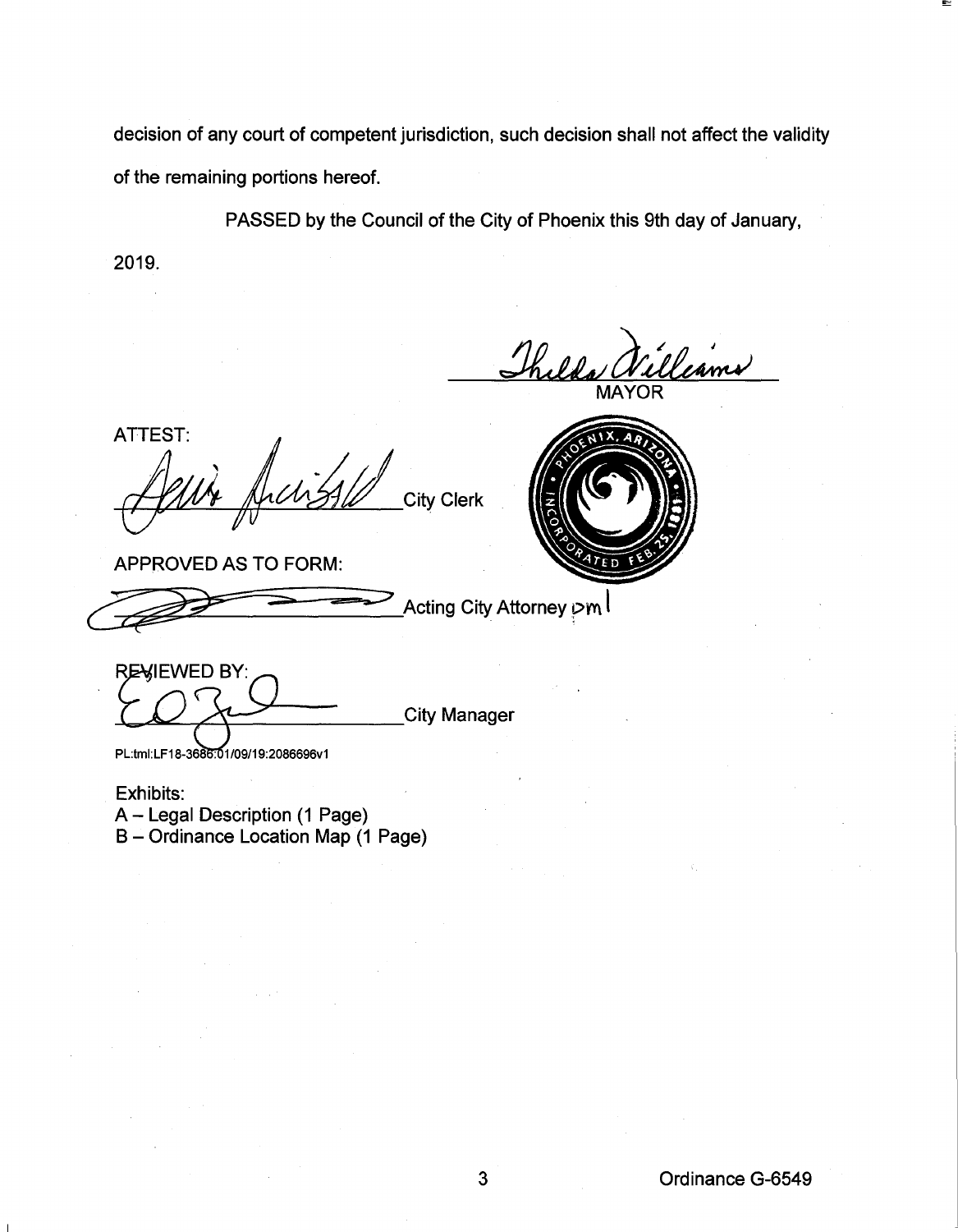## EXHIBIT A

## LEGAL DESCRIPTION FOR Z-51-17-6

A portion of the Northwest quarter of Section 32, Township 2 North, Range 4 East of MCR OAF:

PARCEL 1:

The South 120 feet of the North 385 feet of the East half of Lot 28, ORANGEDALE TRACT, according to Book 1 of Maps, page 35, records of Maricopa County Arizona.

Except the East 3 feet of the South 120 feet of the North 505 feet of the East half of Lot 28, ORANGEDALE TRACT, according to Book 1 of Maps, page 35, as shown in order recorded in Recording No. 08-661840, of Official Records.

PARCEL 2:

The South 120 feet of the North 505 feet of the East half of Lot 28, ORANGEDALE TRACT, according to Book 1 of Maps, page 35, records of Maricopa County Arizona.

Except the East 3 feet of the South 120 feet of the North 505 feet of the East half of Lot 28, ORANGEDALE TRACT, according to Book 1 of Maps, page 35, as shown in order recorded in Recording No. 08-661840, of Official Records.